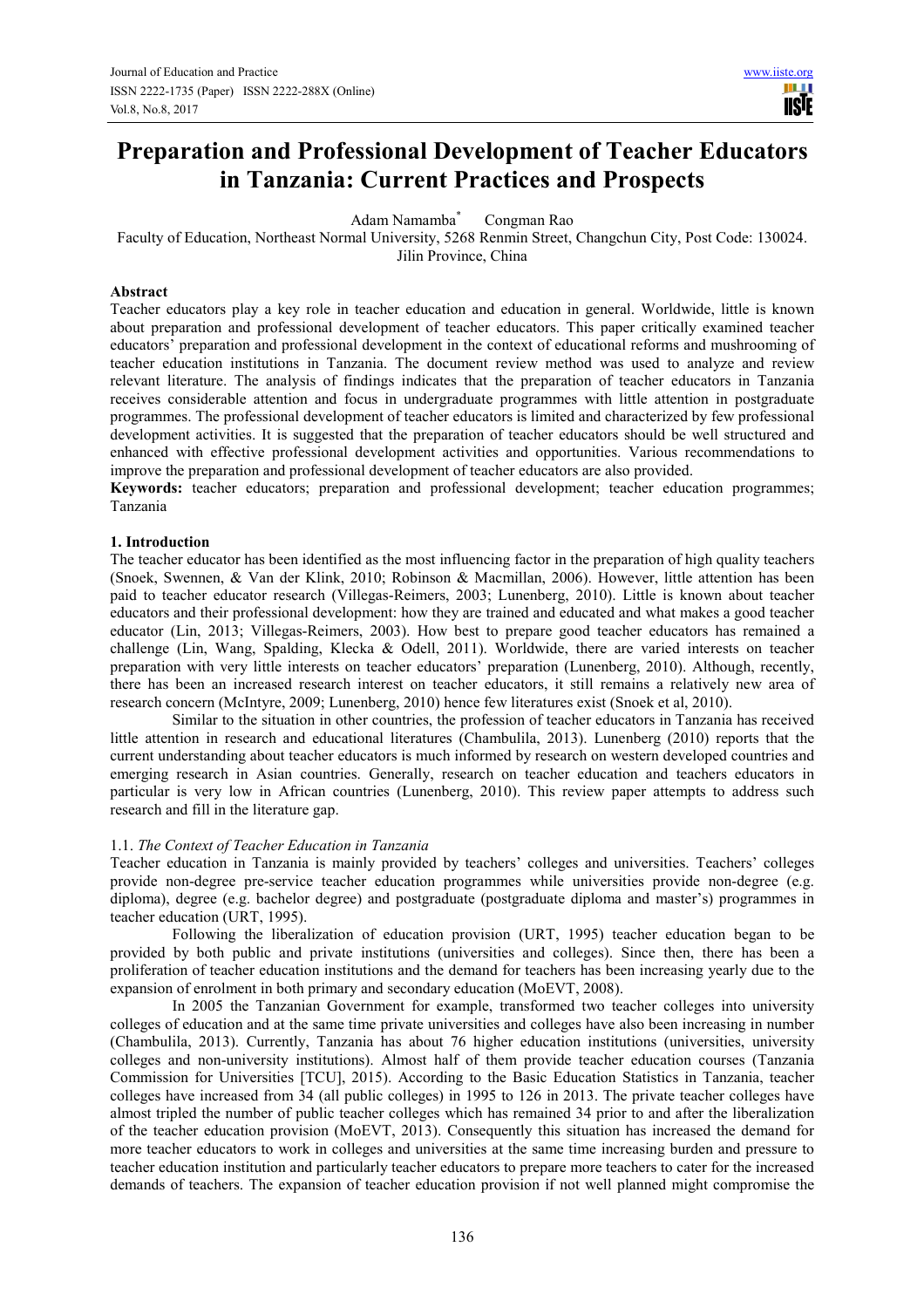quality of teachers produced (Imig and Imig, 2007).

#### *1.2 Objectives*

The main objective of this review paper was to examine the preparation and professional development of teacher educators in the Tanzanian context. Specifically, the study sought to:

- 1. Examine the preparation of teacher educators in Tanzania
- 2. Assess the practices of teacher educators' professional development in Tanzania

## *1.3. Structure of the Paper*

The previous sections have introduced the problem and objectives of the study as well as the context of teacher education in Tanzania in brief. The next section is the conceptual framework which is centred on the nature of teacher educator profession. The methodology section explains in detail what kind of literatures were consulted and how the reviews were carried out. The methodology section is followed by findings and discussion section which provides the main findings and interpretation. Based on the findings, various recommendations are provided for the purpose of improving the preparation and professional development of teacher educators in Tanzania.

## **2. Conceptual Framework**

The conceptual framework of this study is based on definitions and characteristics of teacher educators, roles and knowledge of teacher educators as well as professional development of teacher educators. These concepts are explained in detail in the next subsections.

## *2.1 Conceptualizing Teacher Educators and their Characteristics*

The broad definition of teacher educators encompasses all individuals who are responsible for educating teachers. Based on the continuum of teacher learning and development (apprenticeship of observation, pre-service teacher education, induction and in-service teacher education) these include; teachers in primary and secondary school teachers, college and university instructors, cooperating teachers/mentors, professional development staff and agencies (Fisher, 2009, pp.32-33).

The narrow definition of teacher educators includes instructors working in universities and colleges who are primarily responsible for educating teachers (Chambulila, 2013; Fisher, 2009). Based on the departmentalized nature of teacher education within colleges and universities (Tom, 1997), teacher educators can further be divided into subject matter teacher educators and pedagogy teacher educators. Within the pedagogy group, teacher educators are further divided into different departments such as educational psychology, foundations of education, curriculum and instructions, adult learning, and more depending on the nature of the university and faculty. This review paper adopts the narrow definition of teacher educators.

According to Lunenberg (2010), characteristics of teacher educators differ from one country to another. For example, in the United States and England, most teacher educators are former primary or secondary school teachers (Lin, 2013; Field, 2012; Murray & Male, 2005). However, recently there has been the emergence of teacher educators with high academic qualifications without school teaching experience (Yuan, 2015; Lunenberg, Dengerink & Korthagen, 2014). The educational qualifications of teacher educators range from bachelor's degree for teacher educators working in non-university settings to master's and doctorate degrees for teacher educators working in universities (Lunenberg, 2010). In Israel for instance, a doctorate degree is the minimum qualification for teacher educators (Smith, 2010; Katz and Coleman, 2005).

Teacher educators in Tanzania can be described according to the nature of institutions providing teacher education i.e. colleges and universities (URT, 1995). This means college teacher educators and university teacher educators. The college teacher educators are professionals responsible for educating student teachers in respective teacher colleges. The minimum required qualification for a college teacher educator is a bachelor's degree in Education (URT, 1995). However, until 2008 most of the college teacher educators were under qualified (MoEVT, 2008) and interventions were put in place to upgrade their qualifications (MoEVT, 2008; Meena, 2009). University teacher educators on the other hand, are professionals responsible for educating teachers at the universities. This group includes both the education and non-education faculty. According to the Tanzania Commission for Universities the minimum required qualifications for both university faculty and teacher educators is a masters' degree (TCU, 2014).

#### *2.2 Roles and Knowledge Base of Teacher Educators*

Being at the universities and colleges, teacher educators like other academic staff are required to teach and conduct research as well as undertake consultancy. However, teacher educators seem to have multiple roles based on their tasks of educating teachers. Lunenberg et al, (2014) identified about six teacher educators' roles which are; teacher of teachers, researcher, coach, curriculum developer, gate keeper and broker (p.19). However,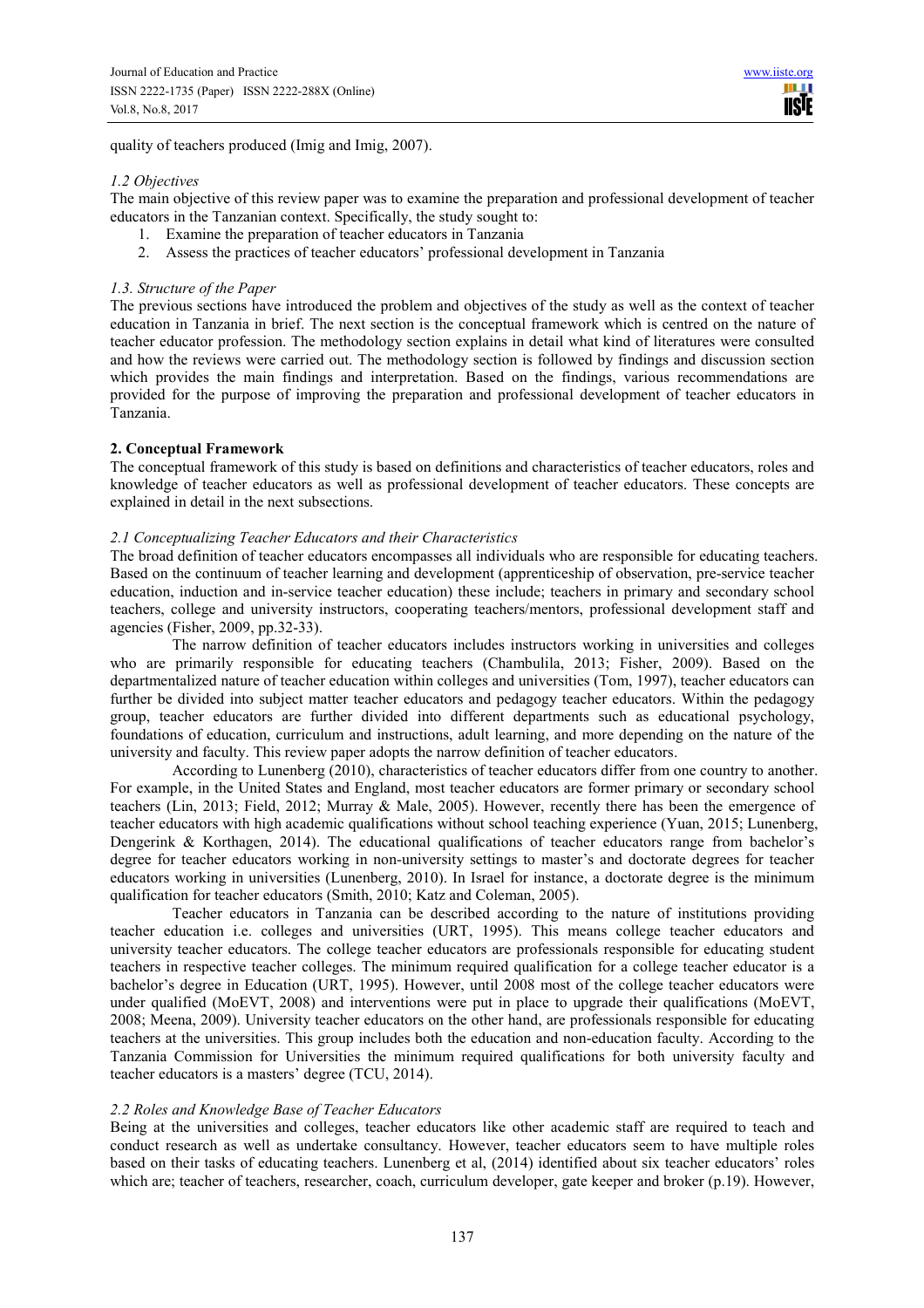these roles were developed by considering both university and school-based teacher educators.

What constitutes the knowledge base of teacher educators has recently attracted attention among researchers of teacher education and teacher educators in particular (ibid.) owing to the fact that how teacher educators are educated for their roles is not well known (Lin, 2013; Villegas-Reimers, 2003) with exception of Israel where teacher educators are formally educated (Van Veen, 2013). Notably, Cochran-Smith (2003) reported a lack of curriculum for educating teacher educators.

In an attempt to define the knowledge base of teaching, Shulman (1987, p.8) suggested seven categories of teachers' knowledge which include "content knowledge, general pedagogical knowledge, curriculum knowledge, pedagogical content knowledge, knowledge of learners and their characteristics, knowledge of educational contexts, knowledge of educational ends, purposes and values, and their philosophical grounds". He further suggested that pedagogical content knowledge is the most important category of teachers' knowledge. Since these categories of knowledge are expected to be developed by student teachers during their teacher education course, they also apply to teacher educators who are primarily responsible to make these categories of knowledge explicit and accessible to student teachers. This has been described as the pedagogy of teacher of education (Field, 2012; Loughran, 2006). Field (2012) suggests that teacher educators especially the novice ones need to develop the understanding of pedagogy of teacher education in order to excel in their roles.

Lunenberg et al (2014, p.90) reported the development of the knowledge base of teacher educators based on Dutch perspectives in which they identify ten domains of teacher educators knowledge base. These are "core domains (the profession of the teacher educator, pedagogy of teacher education, learning and learners, and teaching and learning), specific domains (subject-specific teacher education and programme-specific teacher education) and extended domains (context of teacher education, organization of teacher education, curriculum development and assessment, and research by teacher educators)". Another attempt to define the knowledge base of teacher educators has been through the development and use of teacher educators' professional standards which are very common in United States, Netherlands, and other western countries (ibid.). However, the challenge has remained on how to prepare effective teacher educators and ensure sustainable professional development for them.

## 2.3 *Professional Development of Teacher Educators*

Professional development refers to formal and informal increase in knowledge and skills. It is regarded as the key to professional practice in all professions. Villegas-Reimers (2003) contends that the professional development of teacher educators is not popular as compared to teacher professional development.

Studies have indicated that teacher professional development is one of the influencing factors in students learning and achievement (Darling-Hammond, 2000; Villegas-Reimers, 2003). Similarly, the professional development of teacher educators is a critical factor for preparation of quality teachers (Snoek et al, 2010; Robinson & Macmillan, 2006). Chambulila (2013) defines teacher educators' professional development as "formal academic and professional advancement courses aiming at equipping educators with relevant and up to date knowledge and competencies essential for quality enhancement" (p.51). Smith (2010) defines professional development as an "internal process in which professionals engage within a formal or informal framework, rooted in critical analysis of professional practice" (p.681). According to Smith (2010) the purpose of teacher educator professional development is four fold; "improving teacher education, meeting external standards, internal drive to learn and improve and strengthening the professional status within higher education" (p.682).

Smith (2003) describes various routes to professional development of teacher educators which range from formal to less formal, individual to whole staff development. These include higher academic degrees, in service workshops and seminars, staff development within the institution and peer tutoring. Kennedy (2005) provides a framework for analysing models of continuing professional development which consists of nine models of professional development. The models include; training, award bearing, deficit, cascade, standardbased, coaching/mentoring, community of practice, action research and transformative model (pp. 236-237). Although Kennedy's models are meant for teachers of lower levels of education particularly primary and secondary education teachers, some of the models are relevant to teacher educators since teacher educators are also teachers with more advanced roles such as research scholarship and consultancy. Based on the works of Smith (2003) and Kennedy (2005) this paper explains the professional development of teacher educators in Tanzania based on four routes; higher degrees, research activities, workshops and seminars, and mentoring.

#### **3. Methodology**

This was a review study about teacher educators' preparation and professional development in the context of educational reforms and mushrooming of teacher education institutions in Tanzania. This was linked to the current international understanding about the emerging profession of teacher educators.

This study therefore, relied on different educational literatures such as published articles, theses and books. Majority of them were obtained from research databases such as Web of Science and Google Scholar. In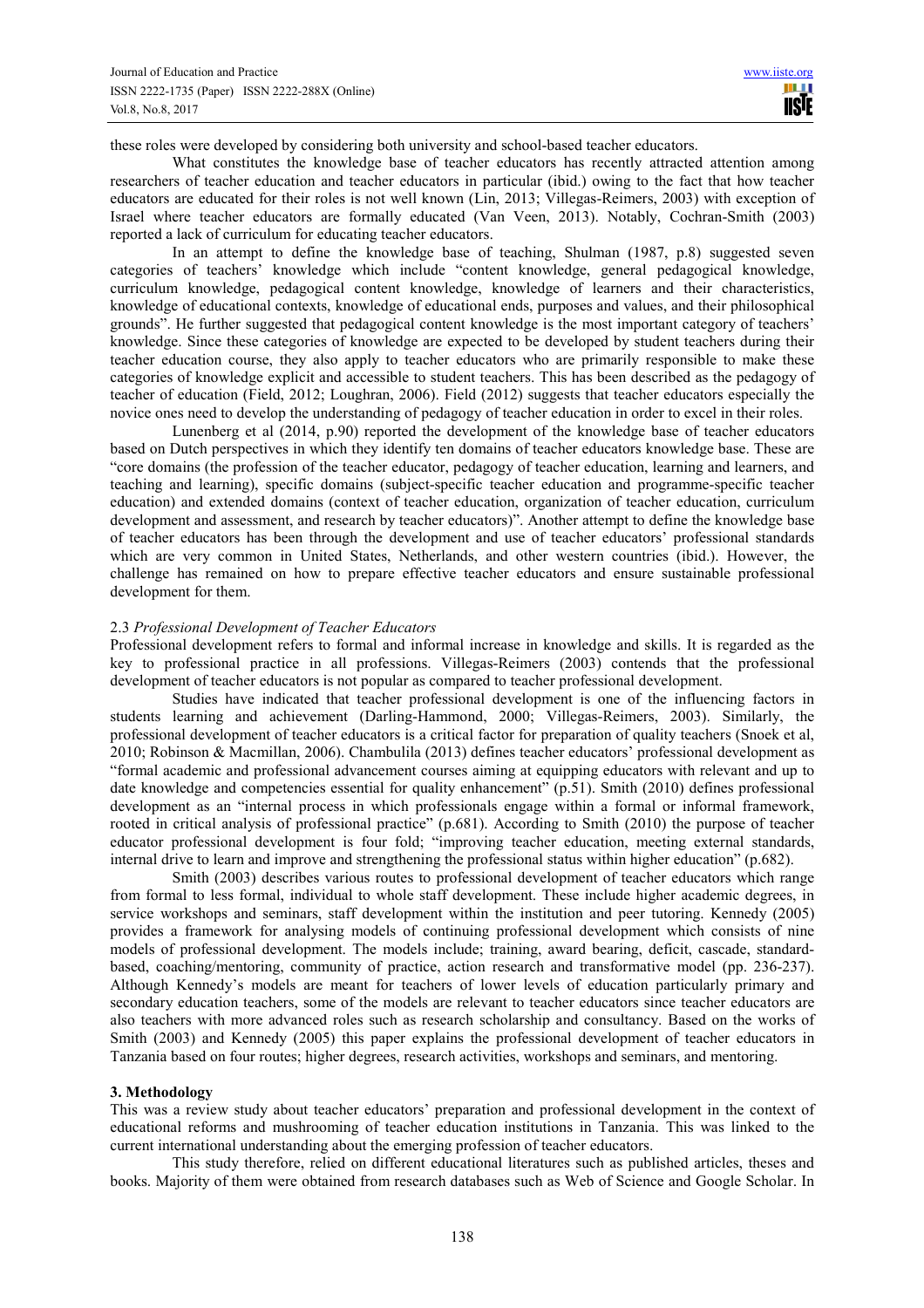order to obtain relevant literatures, search words such as "teacher educator" and "professional development" were used. In addition, educational policies and information from the Ministry of Education and Vocational Training and teacher education institutions were also consulted. All the obtained literatures were summarized into main points. This allowed the researchers to extract and incorporate key information about preparation and professional development of teacher educators into this paper.

The examples drawn in this review study reflect the context of public teacher education institutions especially the University of Dar es Salaam, the Open University of Tanzania and the teachers' colleges. The selection of these institutions as cases was based on their influential and leading role in provision of teacher education in Tanzania.

The roles and characteristics of teacher educators were used to explain and analyse the preparation of teacher educators while professional development models suggested by Smith (2003) and Kennedy (2005) were used to analyze professional development of teacher educators in Tanzania.

## 4. **Findings and Discussion**

This part presents the findings and discussion of the study according the order of research objectives.

## *4.1 Preparation of Teacher Educators in Tanzania*

This part reviews the preparation of college and university teacher educators. The focus is in on how they are educated before assuming their roles.

# *4.1.1 College Teacher Educators*

College teacher educators are normally educated in universities which provide teacher education programmes. According to the Education and Training Policy, a bachelor's degree is the minimum qualification for college teacher educators (URT, 1995). Undergraduate programmes related to education at the University of Dar es Salaam include Bachelor of Education (which has various specializations), Bachelor of Arts and Bachelor of Science with Education (B.A Ed and B.Sc Ed). The Bachelor of Education programmes specifically Bachelor of Education in Arts (B.Ed Arts) and Bachelor of Education in Science (B.Ed Science) were designed for preparing teacher educators to work in teachers' colleges while the other two programmes for preparing secondary school teachers (UDSM, 2014; Meena, 2009).

Prior to 2005, the duration for all education programmes was four years, however, since then, it was reduced to 3 years in order to meet the demands for teachers and teacher educators in schools and colleges following expansion of primary and secondary education (Wedgwood, 2007). The Open University of Tanzania, offers Bachelor of Education (Teacher Educator) which is provided through the distance mode of delivery. In B.Ed programmes more weight is laid on pedagogy, educational studies and a single teaching subject whereas in B.A. and B.Sc. Ed programmes, student teachers are required to take two teaching subjects with a little amount of pedagogical and educational studies (UDSM, 2014; OUT, 2014). They are aimed at preparing secondary school teachers.

The Bachelor of Education programme has been criticized for being inadequate to prepare teacher educators for colleges of education based on the duration of the programmes which is relatively short following the change from four to three years in 2005 (Chambulila, 2013). The programmes prepare subject specialists rather than teacher educators (Babyegeya, 2002 & 2006 as cited in Meena, 2009; Bhalalusesa et al. 2011) and low priority on research (Chambulila, 2013). The students recruited in education programmes have relatively low credentials (Chambulila, 2013). In most countries education programs are well known to recruit students with average performance (Imig and Imig, 2007). The teaching and learning environment is not conducive as the lecturers mostly use lecture method and inadequate teaching and learning resources particularly books (Bhalalusesa et al, 2011). Although the number of college teacher educators with bachelor degree has increased in the last decade, still there is a portion of college teacher educators who do not meet the required minimum qualifications (MoEVT, 2008; Bhalalusesa et al, 2011).

Since 2008, the government through the Ministry of Education and Vocational Training has employed many new qualified teacher educators to cater for needs in teacher colleges. However, most of the newly recruited teacher educators lack the experience of teaching in primary and secondary schools. In order to develop as a teacher educator, the role of previous experience is very important (Fisher, 2009). Prior to the recent education reforms and expansion of education provision, newly recruited teacher educators without teaching experience in lower levels of education had to teach in attached schools for a few months before assuming the college duties as teacher educators. This practice no longer exists. The recent trends in preparation of teacher educators worldwide show the increase of teacher educators without previous experience of school teaching (Yuan, 2015). These teacher educators are prepared in teacher education programmes which focus on research and scholarship of teacher education (Mayer, Mitchell, Santoro & White, 2011; Zeichner, 2005). 4.1.2 *University Teacher Educators* 

University teacher educators' qualifications fall under general university qualifications framework which is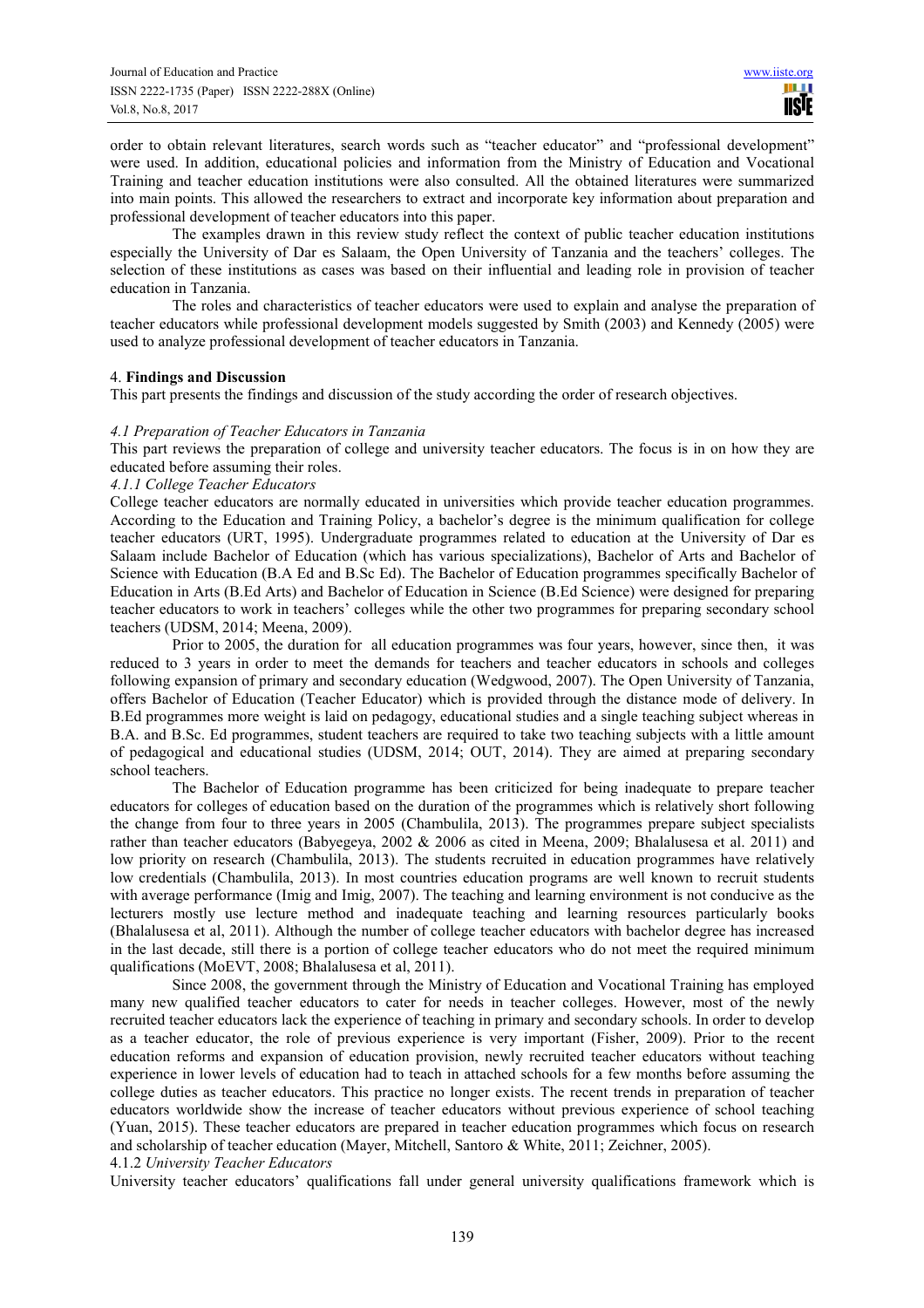regulated by the Tanzania Commission for Universities (TCU, 2014). Like other university academic staff, university based teacher educators are required to have at least a masters' degree in educational related fields. The recruitment of teacher educators in university is based on academic credentials rather than experience (Komba et al, 2013). According to the TCU regulations, the minimum qualification for university academic staff to be recruited is bachelor degree with upper second class which is equivalent to a G.P.A of 3.5 and above (TCU, 2014). While for assistant lecturers is a master degree with B+ average (TCU, 2014). However, due to shortage of qualified and experienced academic staff, for a long time, universities in Tanzania have embraced the culture of recruiting individuals with bachelor's degrees as tutorial assistants. The tutorial assistants and assistant lecturers are regarded as training posts in which the respective staffs are supposed to obtain a doctorate degree within a specified time (Komba et al, 2013; TCU, 2014).

The teacher educators with bachelor's degrees are supposed to enrol in masters' degrees programmes before pursuing doctorate degrees (TCU, 2014; Chambulila, 2013).The Master of Education programmes currently offered in these two universities include: Master of Arts in Education, Master of Arts in Applied and Social Psychology , Master of Educational Management and Administration and Master of Education in Science Education (M.Ed. Science Education) at the University of Dar es Salaam (UDSM, 2013, pp.151-156). The Open University of Tanzania offers Master of Education, Master of Education in Administration, Planning and Policy Studies, Master of Education in Open and Distance Learning, Master of Education in Language Teaching (OUT, 2014, pp. 198-200) and Master of Education in Curriculum Design and Development<sup>1</sup>. These programmes are offered by both coursework and thesis. However, most of these programmes are either general or specific to a particular field of education apart from teacher education.

## 4.2 *Professional Development of Teacher Educators in Tanzania*

Teacher educators' professional development activities range from formal to informal activities. The professional development of teacher educators in Tanzania has not been well formalized since the profession of teacher educators is characterized by low qualifications as some of them lack the basic qualifications (MoEVT, 2008), lack of professional development (Galabawa, 2001; Meena, 2008). Low professional status and development of teacher educators is caused by underqualified personnel (Binde, 2010; Temu, 2007) and ineffective professional development strategies. Lack of professional development is also a common problem to primary and secondary school teachers (Mulkeen, 2010; Komba & Nkumbi, 2008). Building from the works of Smith (2003) and Kennedy (2005) this part describe the professional development of teacher educators (both college and university teacher educators) in Tanzania based on higher degrees, research activities, workshops and seminars as well as mentoring.

# 4.2.1 *Higher Degrees*

Recognizing the need for more qualifications and skills for college teacher educators, the Ministry of Education and Vocational training in partnership with Åbo Akademi University of Finland and Stockholm Institute of Education developed professional development programmes for college teacher educators in 1990's. The programmes were hosted at Morogoro Teachers' College. Through these initiatives, few college tutors attained teacher educator certificates, master's and doctorate degrees in teacher education. After the end of the first phase, the Teacher Educator Programme is currently conducted under the leadership of the Open University of Tanzania. The programme however, has frequently been affected by lack of funds hence hindering its effectiveness. While the ideal situation was to provide the teacher educator programme to all tutors, relatively few tutors have been trained (Chilumika, 2013; Meena, 2009). From 2006 to 2010, about 1309 teacher educators participated in this programme (Bhalalusesa et al, 2011). Besides this, little is known about effectiveness of this professional development programme, hence there is need for evaluative research studies.

In order to attain more qualifications, some of the tutors have acquired higher degrees in various professional disciplines including education. Surprisingly, educational specializations related to management and policy studies attract most college tutors; this might be influenced by their future aspirations to be educational managers rather than continuing to grow in the profession of teacher educator.

The professional development of university teacher educators as observed by (Chambulila, 2013) is also very limited. The focus is on attaining higher degrees preferably doctorate degrees as the required qualification for university teacher educators. The opportunities for teacher educators to study doctorate degrees are limited. While attaining higher degrees is part of teacher educators' professional development, it is not sufficient in itself because professional learning is a lifelong learning endeavour (Lunenberg, 2010; Cochran-Smith, 2003). The problem with the higher degrees of education (master's and doctorate) is lack of a clear focus on teacher education (Lin, 2013).

During the mid-1990's, the University of Dar es Salaam in collaboration with three Dutch universities (Vrije University, University of Twente and University of Utrecht) under the sponsorship of the Dutch

 $\overline{a}$ 1 http://out.ac.tz/banners/MEDCDD%20BrochureEnglishFrench2016.pdf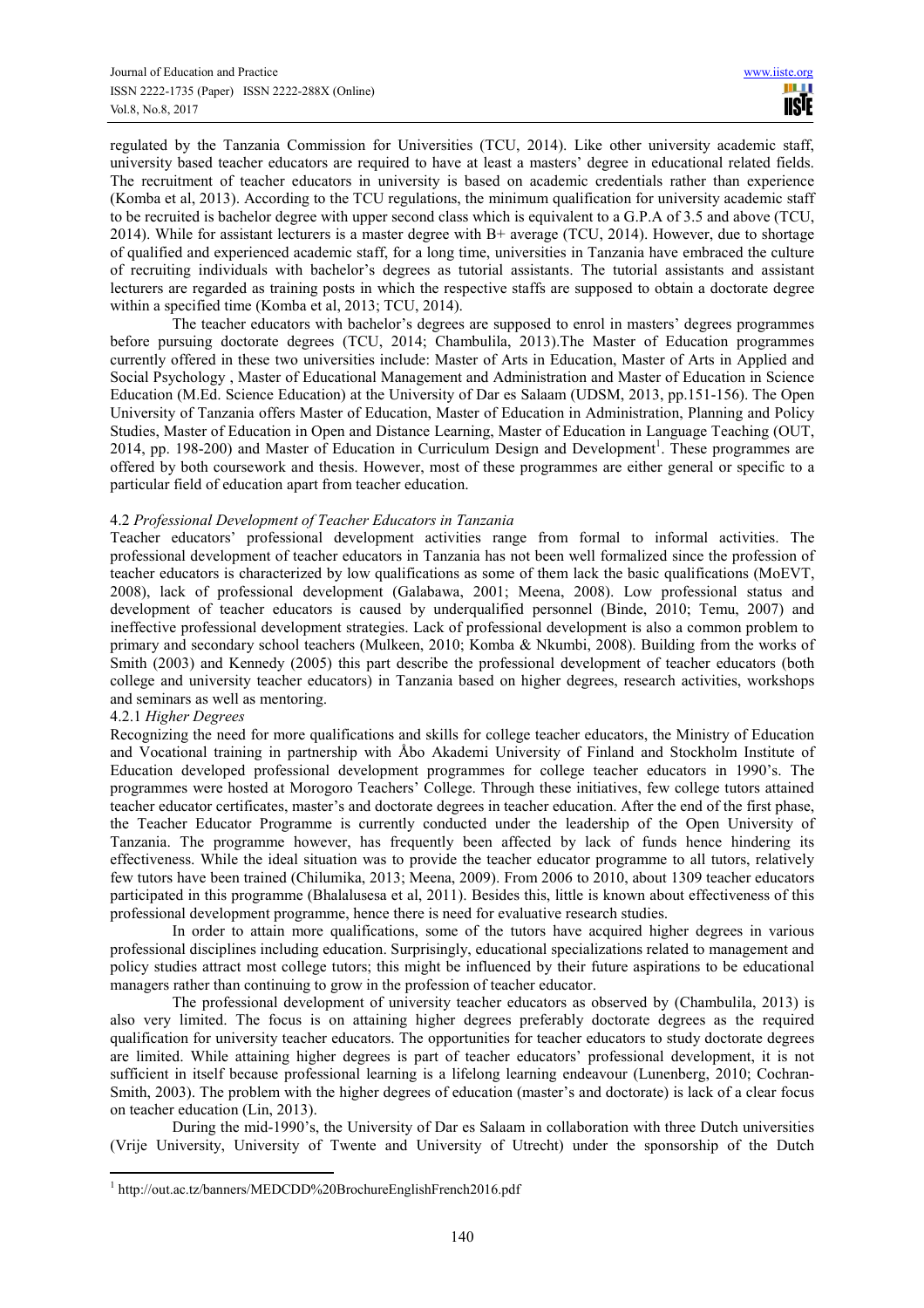government established a project named "Teacher Education Assistance in Mathematics and Science" (TEAMS) which was aimed at raising the status and provision of Science and Mathematics Education in Tanzania (Ottevanger et al, 2005). Through this project, junior teacher educators obtained scholarships for master's and doctorate degrees in Dutch universities in order to enhance capacity building at the University of Dar es Salaam. The experienced teacher educators attained informal professional development through cooperating with their Dutch counter parts and international exposure on science teacher education (Ottevanger et al, 2005, p.117). Apart from professional development of teacher educators, this project resulted into development of M.Ed. Science Education programme which is still offered at the University of Dar es Salaam. The evaluation of this project indicated that it was very successful in terms of its objectives. The project ended in 2004 when there was still need for professional development of teacher educators.

#### *4.2.2 Workshops and Seminars*

Workshops and seminars are common routes to professional development in different countries. They are often used for introducing new knowledge and practices (Kennedy, 2005). However, in most cases the knowledge gained is hardly implemented in workplace setting since the knowledge is provided out of context. According to Eraut (1994) the context in which knowledge is acquired is equally important to the knowledge learned. Both college and university teacher educators in Tanzania attend workshops and seminars. For example Filipatali (2013) and Chilumika (2013) found that workshops and seminars are the dominant routes of professional development for college teacher educators in Tanzania. However, the seminars and workshops tend to have relatively large content to be covered and little time for participants to reflect. These affect the effectiveness of these initiatives and the subsequent application of the knowledge gained (Bhalalusesa et al, 2011).

Besides that the seminars and workshops are mostly provided to science teacher educators than social studies teacher educators (Filipatali, 2013). This suggests that relatively few teacher educators get opportunities for seminars and workshops. This has resulted into a cascade model of professional development (Kennedy, 2005) in which few teacher educators represent others in the seminars and workshops and once they comeback they share what they have learned with their colleagues (Bhalalusesa et al, 2011).

Despite few shortcomings of the workshops and seminars, they are still useful in professional development especially when they are improved and used together with other forms of professional development particularly institutional based initiatives. In addition to this, the follow-up mechanism about effectiveness of workshops and seminars should be instituted (Filipatali, 2013; Chilumika, 2013).

#### *4.2.3 Engagement in Research*

As teacher educators, college tutors are supposed to engage in research activities as part of their main role and professional development. However, their engagement in research activities is almost non-existent (Filipatali, 2013; O'Sullivan, 2010; Meena, 2009) even though they supervise student teachers in their small research projects. O'Sullivan (2010), in her study of Diploma Teacher Educators in Uganda observed similar situation. In Tanzania, the lack of research activity by college teacher educators is contributed to by tight work schedule, lack of research policy, lack research knowledge and skills, and lack of literature and scholarly works about teacher education (Chambulila, 2013; O'Sullivan, 2010), lack of formal support and a highly prescribed curriculum which restricts their professional autonomy (Meena, 2009). With low and non-involvement in research, the teacher educators' roles and functions are restricted to teaching and assessing student teachers in their block teaching activities (Meena, 2009).

The university teacher educators by virtue of being at universities, they are supposed to assume leadership in advancing teacher education as a professional education (Chambulila, 2013). They work under the core functions of the university, which are teaching, research and consultancy (Komba et al, 2013; Chambulila, 2013). The teacher educators' involvement in research, which is part of their job and professional development, seems to be less satisfactory. Chambulila (2013) observed that "Papers in Education and Development" a journal managed by the School of Education at the University of Dar es Salaam is not published regularly. Similarly, the Faculty of Education at the Open University of Tanzania has a journal called "Journal of Issues and Practice in Education. However, it is also not published regularly. These journals focus on all educational issues including teacher education.

Bangi (2014) study on research productivity from universities indicated that generally the research productivity is low. Komba et al (2013) explained reasons for low research engagement of academic staff at the University of Dar es Salaam which include: lack funds for research, lack of transparency on allocation of research funds and lack of research policy (p.199). However those studies involved academic staff from different faculties. Chambulila (2013) found similar findings when he interviewed teacher educators only. The low productivity in research further hinders teacher educators' participation in other professional development activities such as professional forums such as conferences and symposia. Teacher educators involvement in research activities improves teaching as new knowledge obtained can be applied to enhance teaching and learning.

Recently, the Faculty of Education at the Open University of Tanzania has initiated research teams in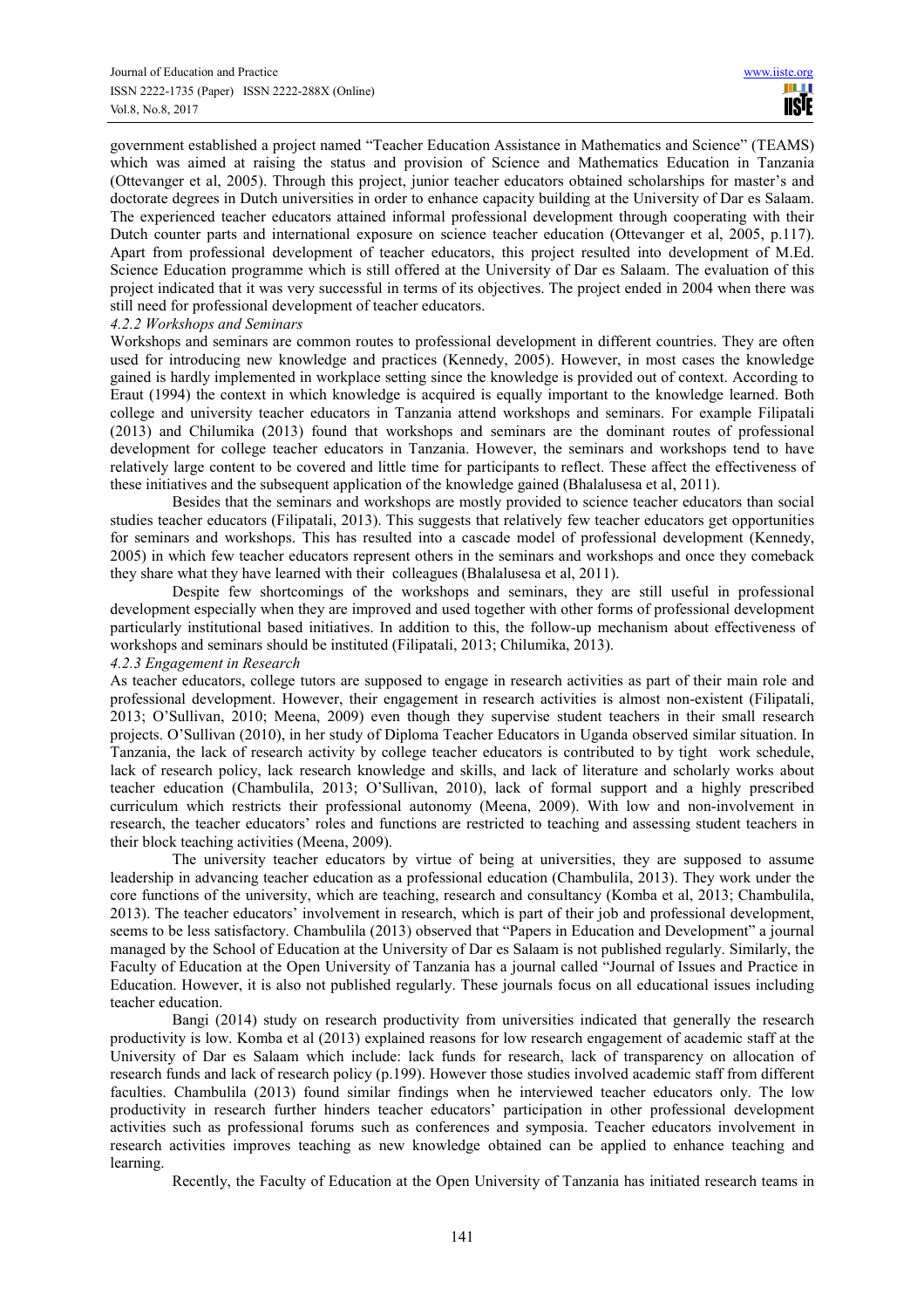order to increase research productivity and the teams to serve as group professional development initiative. Each research team consists of three to four teacher educators with different levels of experience and educational qualifications. The members within each group are supposed to identify areas and topics for group research. This is a good initiative although it is still in initial stages of development.

#### *4.2.4 Mentoring*

Mentoring refers to the practice of experienced professionals to provide guidance, experience and expertise to novice ones (Kennedy, 2005). It is so far not a popular professional development practice in teacher colleges in Tanzania (Chilumika, 2013; Filipatali, 2013). Teacher education policies and documents recognise the importance and role of mentoring in professional development of teachers and teacher educators. For example one of the strategies of Teacher Development Management Strategy of 2008 was; *"establishment of mentoring services for professional support and development for primary and secondary school teachers as well as teacher educators"* (MoEVT, 2008, p.18). This was supposed to be implemented by 2012, however, this policy target has not been achieved so far.

The universities of Dar es Salaam and the Open University of Tanzania had mentoring programmes for junior academic staff in which a junior academic staff was to be attached to a senior academic staff for professional guidance (Komba et al, 2013). Over the last decade, mentoring practices are almost nonexistent. Lunenberg (2010) asserts that novice teacher educators receive minimal guidance from experienced teacher educators in terms of their work and research in particular. This suggests that mentoring for professional development of teacher educators has not been effectively used even in developed countries.

Teacher education institutions in Tanzania have not embraced other forms of teacher educator professional development such as reflection, communities of practice, self-study practice as part of their professional development. While the teacher professional standards and the Teacher Development and Management Strategy (MoEVT, 2008) mention reflection and inquiry skills as key competencies for teachers and teacher educators, generally reflection is neither practiced in teacher education nor developed in student teachers (Chambulila, 2013).

#### **5. Recommendations for Improving the Preparation and Professional Development of Teacher Educators in Tanzania**

In order to improve the preparation and professional development of teacher educators and ultimately improving teacher education and education in general, the following recommendations might be useful in the Tanzanian context.

First, teacher educators should take the initiative to develop and establish teacher education as a distinct profession with a sound professional qualification framework (professional standards to serve as minimum standards required for teacher educators), a clear professional path, formal preparation and sustainable professional development. The experience in developed countries such as the United States, Netherlands, Belgium, Australia and other European countries shows that teacher educators through their professional organizations take the leading role in professionalizing teacher education and the profession of teacher educators in particular (Koster & Dengerink, 2001). Such professional organizations could also be established in Tanzania for similar purposes. While educational authorities recognize the need for such professional organizations, very little effort has been devoted to establish such organizations. Primary and secondary schools teachers also need a professional organization that will seriously attend to issues of teacher professionalism since the existing one is a mere trade union. The establishment of professional organization for teacher educators will be instrumental to the improvement of teacher education, teacher educators' profession and education in general.

Secondly, there is also need to develop graduate programs (master's and doctorate programmes) which will solely focus on teacher education as a professional field within the education discipline. The universities and colleges, which provide teacher education, should develop curriculum for educating teacher educators at undergraduate and postgraduate levels (Cochran-Smith, 2003). These curricula will define the professional knowledge of teacher educators and their roles.

Thirdly, since the current practice of teacher education in Tanzania is considerably based on teaching, there is a need to increase research engagement and output without compromising the effectiveness of teaching. Teacher educators' involvement in research is part of their work and a means of professional development, the Ministry of Education and Vocational Training should develop a support framework for college teacher educators to engage in research (Meena, 2009; Yogev & Yogev, 2006). The support that teacher educators might need for engagement in research include training in research methodology and mentoring (Lunenberg et al, 2014), financial support and timely recognition of their research output (Yogev & Yogev, 2006). The faculties of education should have research policies that clarify the nature of teacher educators' research and related rewards.

Fourthly, the collaboration between universities and colleges of teacher education is of paramount importance in improving teacher education and teacher educators' competences in particular. Currently the partnership between universities and teachers' colleges does not exist (Meena, 2009; Chambulila, 2013).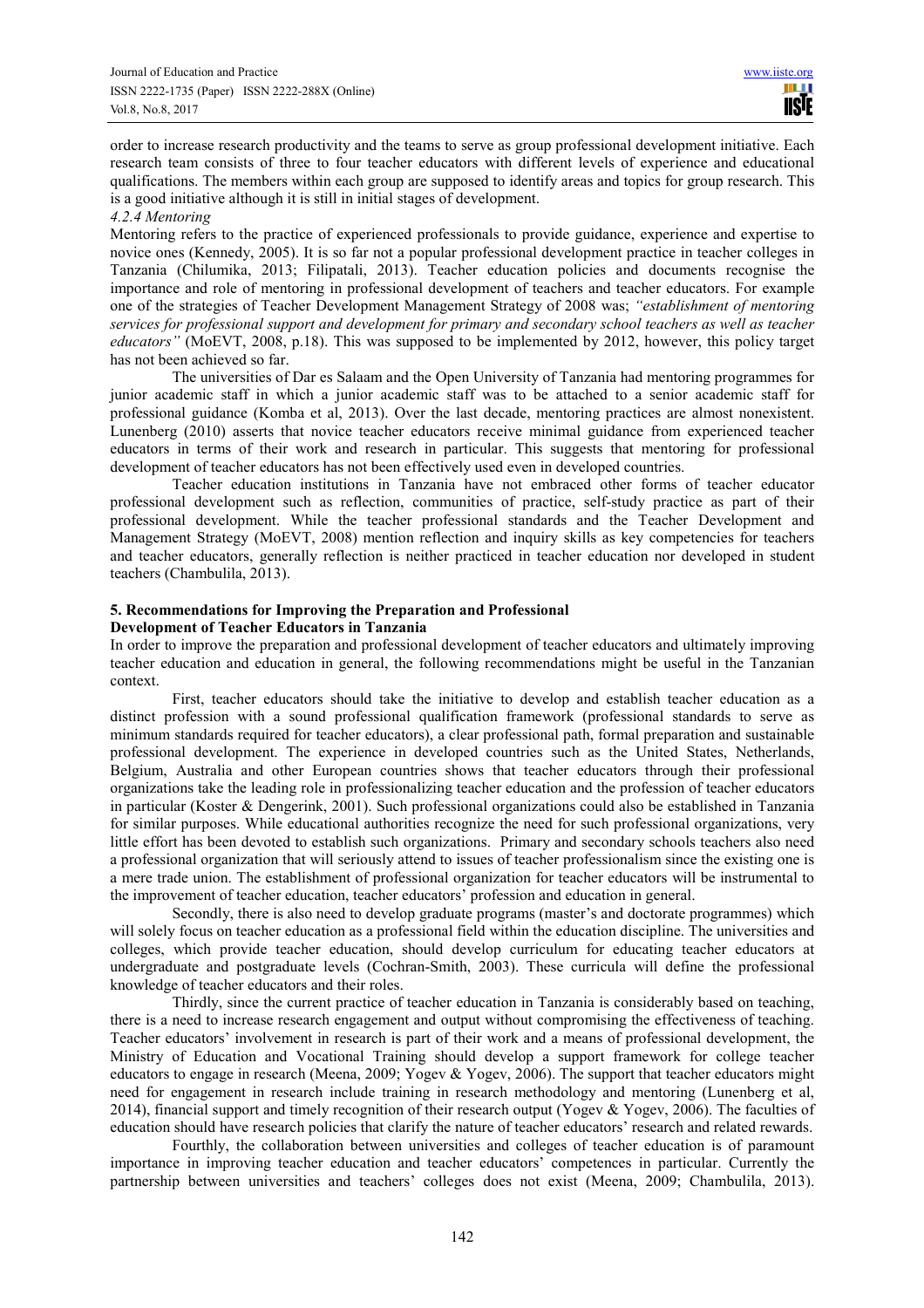Therefore, partnership between teacher education institutions (universities and colleges) and schools should be established in order to improve teaching, teacher education and the profession of teacher educator (Meena, 2008; Snoek et al, 2010). Currently the Faculty of Education at the Open University of Tanzania is working on establishing partnership with schools. The partnership will enhance research in teacher education and production of local knowledge relevant to teacher education and teaching in Tanzania.

Fifthly, there is a need for induction courses for novice teacher educators. These will ease their transition to new roles (see Murray, 2005). Apart from formal induction in form of courses, mentoring and coaching practices should be instituted in both universities and teacher colleges (O'Sullivan, 2010). The mentoring and coaching practices will be instrumental in developing the research capacity of novice teacher educators. Furthermore, Zeichner (2005) suggests that novice teacher educators should engage in professional development activities such as self-study of own practice, active involvement in developing curricula and course, learning about new school reforms and reading up-to-date literature on teacher education.

Lastly, the Teacher Development Management and strategy of 2008-2013 indicates the need for establishing a symposium for Tanzanian teacher educators to share their knowledge, research and experience. Despite the good will of the Ministry of Education and Vocational Training, such a practice has not yet been established. Such forums are very important for the betterment of teacher education in Tanzania, therefore effort to establish these should be increased. The existence of a symposium for teacher educators together with other forms of collaboration might set the grounds for professional networks among teachers of primary and secondary schools, college teacher educators and university teacher educators. The communities of learning and practice are important avenues for professional development (Wenger, 1998).

## **6. Conclusion**

This review study has reported the current status and practices of both preparation and professional development of teacher educators from public teacher education institutions in Tanzania. With the liberalization policy on education provision in Tanzania, there exist a considerable number of private teacher colleges and universities that provide teacher education. Similarly little is known about preparation and professional development of teacher educators working in private teacher education institutions.

It is evident that various initiatives are needed to improve the quality of teacher educators in Tanzania in order to enhance the quality of teacher education and education in general. The currently implemented educational reforms which emphasize learner-centred and competence-based education necessitate substantial changes in both preparation and professional development of teacher educators. The above mentioned is necessary if teacher education has to keep up with the current educational policies and directives. The recommendations provided in the next part might serve as a starting point towards improving the preparation and professional development of teacher educators and teacher education at large. The recommendations provided above might save as a starting point towards improving the preparation and professional development of teacher educators and teacher education at large.

# **References**

Bangi, Y. & Sahay, A. (2014). Efficiency Assessment of the Tanzanian Universities. *Journal of Education and Practice, 5*(14), 130-143.

- Bhalalusesa, E., Westbrook, J., Lussier, K., Sima, R., Qorro, M., Katabaro, J., Matonya, M., Tiboroha, J., Nzima, I. (2011). *Teacher Preparation and Continuing Professional Development in Africa (TPA): The Preparation of Teachers in Reading and Mathematics and Influence on Practices in Tanzanian Primary* Schools. Centre for International Education: University of Sussex. Retrieved February 20, 2014 from https://www.sussex.ac.uk/webteam/gateway/file.php?name=reporttanzania-1july2011.pdf&site=320.
- Binde, A.L. (2010). *Conceptions of Mathematics teacher education: Thoughts among teacher educators in Tanzania.* Åbo: Åbo Academy University Press.
- Chambulila, C. (2013). *Quality enhancement in teacher education: Tanzanian teacher educators' conceptions and experiences.* Åbo: Åbo Akademi University Press.
- Chilumika, N. (2013). *Teacher educators' professional development for implementing competence based curriculum: A case of teachers' colleges in Tanzania* (Unpublished M.A Education Thesis). Northeast Normal University. Changchun.
- Cochran-Smith, M. (2003). Learning and unlearning: The education of teacher educators. *Teaching and Teacher Education, 19*(1), 5–28.
- Darling-Hammond, L. (2000). Teacher quality and student achievement. *Education policy analysis archives*, 8(1), 1-44.
- Eraut, M. (1994). *Developing professional knowledge and competence.* London: Routledge Falmer.
- Field, S. (2012). The trials of transition, and the impact upon the pedagogy of new teacher educators.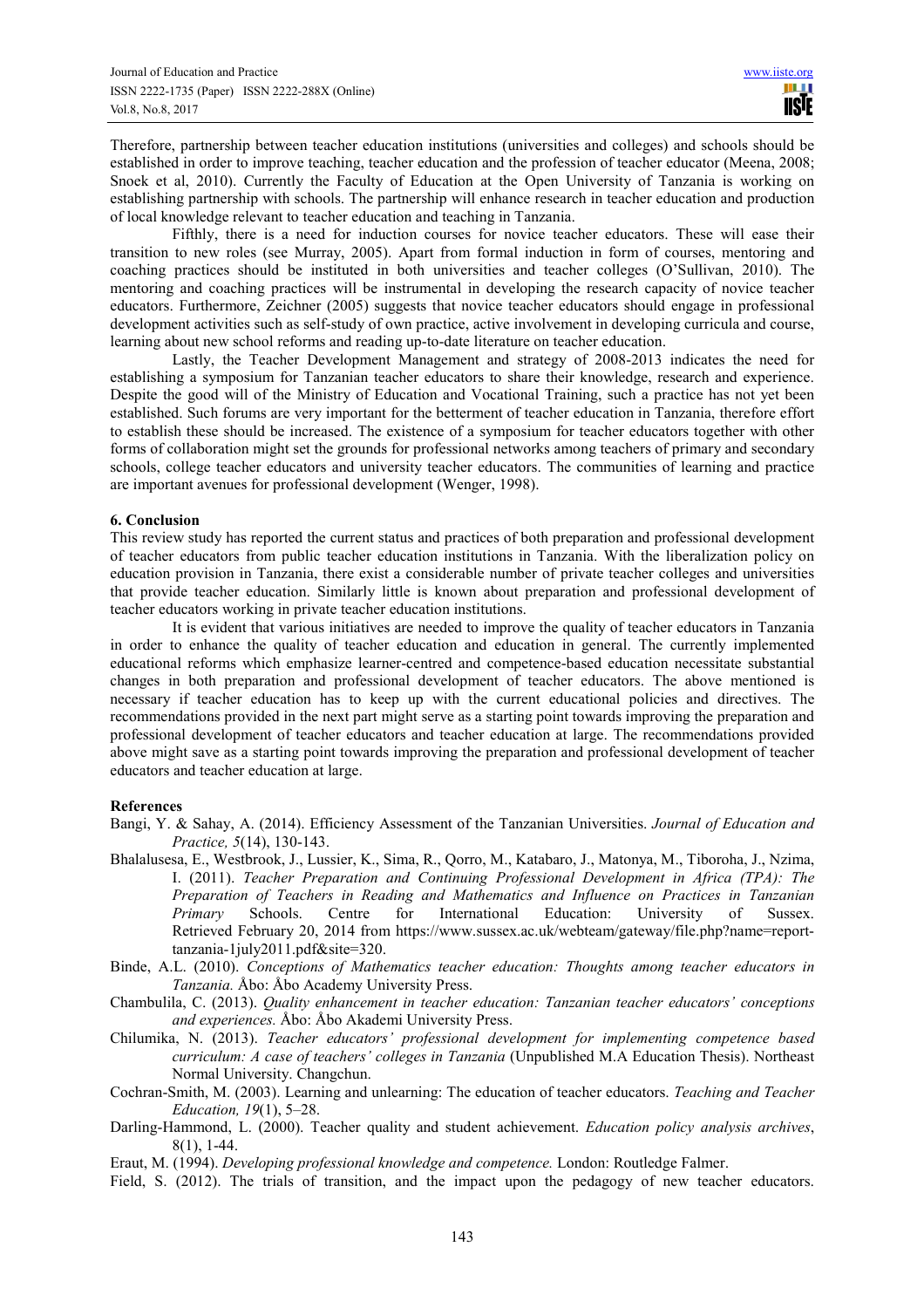| Professional Development                                                                                                                                                                                                  |                                                                                                                                                                                      | in | Education, | $38(5)$ , | 811-826, |
|---------------------------------------------------------------------------------------------------------------------------------------------------------------------------------------------------------------------------|--------------------------------------------------------------------------------------------------------------------------------------------------------------------------------------|----|------------|-----------|----------|
| DOI:10.1080/19415257.2012.701658                                                                                                                                                                                          |                                                                                                                                                                                      |    |            |           |          |
| Filipatali, T. (2013). Evaluation of professional development initiatives for science tutors in Diploma Teachers                                                                                                          |                                                                                                                                                                                      |    |            |           |          |
| colleges in Tanzania (Unpublished M.Ed Science thesis). University of Dar es Salaam. Dar es Salaam                                                                                                                        |                                                                                                                                                                                      |    |            |           |          |
| Fisher, R. L. (2009). Who is a teacher educator? In C.L. Klecka, S.J. Odell, W.R. Houston, & R.H. McBee (Eds.),<br>Visions for teacher educators: Perspectives on the association of teacher educators' standards (pp.29- |                                                                                                                                                                                      |    |            |           |          |
|                                                                                                                                                                                                                           | 44). Maryland: Rowman & Littlefield Education.                                                                                                                                       |    |            |           |          |
|                                                                                                                                                                                                                           |                                                                                                                                                                                      |    |            |           |          |
| Galabawa, J. C. J. (2001). Practices in teacher education in Tanzania. In G. Hojlund, N. Mtana and E. Mhando<br>(Eds.) Practices and Possibilities in Teacher Education in Africa: Perspectives From Tanzania. Dar es     |                                                                                                                                                                                      |    |            |           |          |
| Salaam: MoEC.                                                                                                                                                                                                             |                                                                                                                                                                                      |    |            |           |          |
| Imig, D. G & Imig, S. R (2007). Quality in teacher education: Seeking a common definition. In T. Townsend and                                                                                                             |                                                                                                                                                                                      |    |            |           |          |
|                                                                                                                                                                                                                           | R. Bates (Eds.), Handbook of Teacher Education: Globalization, Standards and Professionalism in                                                                                      |    |            |           |          |
|                                                                                                                                                                                                                           | Times of Change (pp.95-112). Springer, AA Dordrecht.                                                                                                                                 |    |            |           |          |
| Katz, E., & Coleman, M. (2005). Autonomy and accountability of teacher-educator researchers at a college of                                                                                                               |                                                                                                                                                                                      |    |            |           |          |
|                                                                                                                                                                                                                           | education in Israel. Innovations in Education and Training International, 42(1), 5-13.                                                                                               |    |            |           |          |
| doi:10.1080/14703290500048754                                                                                                                                                                                             |                                                                                                                                                                                      |    |            |           |          |
| Kennedy, A. (2005). Models of continuing professional development: A framework for analysis. Journal of In-                                                                                                               |                                                                                                                                                                                      |    |            |           |          |
| service Education, 31(2), 235-250.                                                                                                                                                                                        |                                                                                                                                                                                      |    |            |           |          |
| Komba, W.L.M., Anangisye, W.A.L., & Katabaro, J.K., (2013). The Development of teacher professional                                                                                                                       |                                                                                                                                                                                      |    |            |           |          |
|                                                                                                                                                                                                                           | identity at the University of Dar es Salaam: Perceptions and Influencing Factors. Journal of                                                                                         |    |            |           |          |
|                                                                                                                                                                                                                           | International Cooperation in Education 15(3), 187-204.                                                                                                                               |    |            |           |          |
| Komba, W.L. and Nkumbi, E. (2008). Teacher Professional Development in Tanzania: Perceptions and Practices.                                                                                                               |                                                                                                                                                                                      |    |            |           |          |
|                                                                                                                                                                                                                           | Journal of International Cooperation in Education, $11(3)$ , $67 - 83$ .                                                                                                             |    |            |           |          |
| Koster, B & Dengerink, J (2001). Towards a professional standard for Dutch teacher educators. European                                                                                                                    |                                                                                                                                                                                      |    |            |           |          |
|                                                                                                                                                                                                                           | Journal of Teacher Education, 24(3), 343-354.                                                                                                                                        |    |            |           |          |
| Lin, E (2013). Preparing teacher educators in U.S. Doctoral programs. In X. Zhu and K. Zeichner (Eds.),                                                                                                                   |                                                                                                                                                                                      |    |            |           |          |
|                                                                                                                                                                                                                           | Preparing Teachers for the 21st Century, New Frontiers of Educational Research (pp.189-200).                                                                                         |    |            |           |          |
| Springer-Verlag Berlin Heidelberg.                                                                                                                                                                                        |                                                                                                                                                                                      |    |            |           |          |
| Lin, E., Wang J, Spalding E, Klecka C. L, Odell S., J (2011). Toward strengthening the preparation of teacher                                                                                                             |                                                                                                                                                                                      |    |            |           |          |
|                                                                                                                                                                                                                           | educator-researchers in doctoral programs and beyond. Journal of Teacher Education 62(3), 239–245.                                                                                   |    |            |           |          |
| Loughran, J. J. (2006). Developing a pedagogy of teacher education: Understanding teaching and learning                                                                                                                   |                                                                                                                                                                                      |    |            |           |          |
|                                                                                                                                                                                                                           | about teaching. London: Taylor & Francis.                                                                                                                                            |    |            |           |          |
| Lunenberg, M. (2010). Characteristics, scholarship and research of teacher educators. In P. Peterson, E. Baker &                                                                                                          |                                                                                                                                                                                      |    |            |           |          |
|                                                                                                                                                                                                                           | B. McGraw (Eds.), <i>Encyclopedia of education 3<sup>rd</sup> edition</i> (pp.676-680). Oxford: Academic Press.                                                                      |    |            |           |          |
| Lunenberg, M, Dengerink, J & Korthagen, F. (2014). The profession of teacher educator: Roles, behaviour and                                                                                                               |                                                                                                                                                                                      |    |            |           |          |
|                                                                                                                                                                                                                           | professional development of teacher educators. Rotterdam: Sense Publishers.                                                                                                          |    |            |           |          |
| Mayer, D. Mitchell, J, Santoro, N & White, S. (2011). Teacher educators and "accidental" careers in academic:                                                                                                             |                                                                                                                                                                                      |    |            |           |          |
|                                                                                                                                                                                                                           | an Australian perspective. Journal of Education for Teaching: International Research and Pedagogy,                                                                                   |    |            |           |          |
| 37(3) 247-260.                                                                                                                                                                                                            |                                                                                                                                                                                      |    |            |           |          |
| McIntyre, J. D., (2009). The history of teacher education as a discipline. In C.L. Klecka, S.J. Odell, W.R.                                                                                                               |                                                                                                                                                                                      |    |            |           |          |
|                                                                                                                                                                                                                           | Houston, & R.H. McBee (Eds.), Visions for teacher educators: Perspectives on the association of<br>teacher educators' standards (pp.3-28). Rowman & Littlefield Education. Maryland. |    |            |           |          |
| Meena, W. E. (2009). Curriculum innovation in teacher education: exploring conceptions among Tanzanian                                                                                                                    |                                                                                                                                                                                      |    |            |           |          |
|                                                                                                                                                                                                                           | teacher educators. Åbo: Åbo Akademi University Press.                                                                                                                                |    |            |           |          |
| MoEVT (2008). Education sector development programme: Teacher development and management strategy                                                                                                                         |                                                                                                                                                                                      |    |            |           |          |
|                                                                                                                                                                                                                           | 2008-2013. Dar es Salaam: Ministry of Education and Vocational Training.                                                                                                             |    |            |           |          |
| MoEVT. (2013). Basic education statistics in Tanzania. Dar es Salaam: Ministry of Education and Vocational                                                                                                                |                                                                                                                                                                                      |    |            |           |          |
| Training.                                                                                                                                                                                                                 |                                                                                                                                                                                      |    |            |           |          |
| Mulkeen, A. (2010). Teachers in Anglophone Africa: Issues in Teacher Supply, Training and management.                                                                                                                     |                                                                                                                                                                                      |    |            |           |          |
| Washington, DC: World Bank,                                                                                                                                                                                               |                                                                                                                                                                                      |    |            |           |          |
| Murray, J. (2005). Re - addressing the priorities: New teacher educators and induction into higher education.                                                                                                             |                                                                                                                                                                                      |    |            |           |          |
|                                                                                                                                                                                                                           | European Journal of Teacher Education, 28(1), 67-85.                                                                                                                                 |    |            |           |          |
| Murray, J. and Male, T. (2005). Becoming a teacher educator: Evidence from the field. Teaching and Teacher                                                                                                                |                                                                                                                                                                                      |    |            |           |          |
| Education 21, 125-142.                                                                                                                                                                                                    |                                                                                                                                                                                      |    |            |           |          |
| O'Sullivan, M.C. (2010). Educating the teacher educator: Ugandan case study. International Journal of                                                                                                                     |                                                                                                                                                                                      |    |            |           |          |
| Education Development, 30, 377-387.                                                                                                                                                                                       |                                                                                                                                                                                      |    |            |           |          |
| Ottevanger, W, de Feiter, L, O-Saki, K & van den Akker, J. (2005). The TEAMS Project in Tanzania: From                                                                                                                    |                                                                                                                                                                                      |    |            |           |          |
|                                                                                                                                                                                                                           |                                                                                                                                                                                      |    |            |           |          |

- Intervention to capacity building. *Journal of International Cooperation in Education*, *1*, 111-123. OUT (2014). Prospectus 2014/2015. The Open University of Tanzania. Dar es Salaam: The Office of the Deputy
	- 144